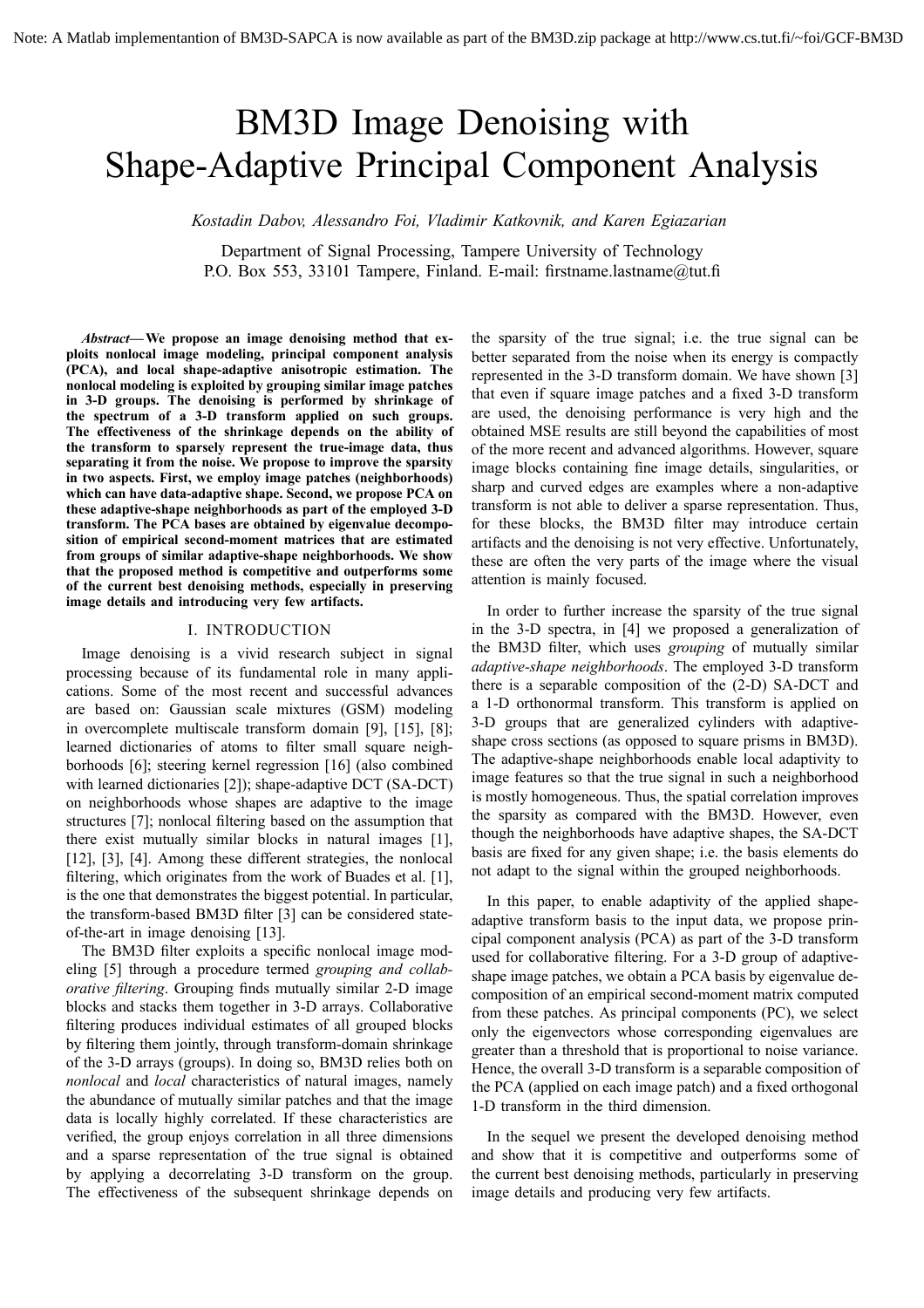

Fig. 1. Flowchart of the proposed BM3D-SAPCA image denoising method. Operations surrounded by dashed lines are repeated for each processed coordinate of the input image.

# II. BM3D-SAPCA ALGORITHM

# *A. Algorithm outline*

Following is an outline of the proposed algorithm, which we denominate BM3D-SAPCA, and which is illustrated in Figure 1. The input noisy image is assumed to be corrupted by an additive white Gaussian noise with variance  $\sigma^2$  and zero mean.

- The input image is processed in raster scan where at each processed pixel the following operations are performed:
- 1) Obtain adaptive-shape neighborhood centered at the current pixel using the 8-directional LPA-ICI exactly as in [7], [4]. The neighborhood is enclosed within a fixed-size and non-adaptive square block, which we term *reference block*. We denote the number of pixels in the neighborhood by  $N_{el}$ .
- 2) Find blocks that are similar to the reference one using block-matching and extract an adaptive-shape neighborhood from each of these matched blocks using the shape obtained in Step 1. The number of matched blocks is denoted by  $N_{qr}$ .
- 3) Determine the transform to be applied on the adaptiveshape neighborhoods. We have two cases, depending on whether  $\frac{N_{gr}}{N_{el}}$  is larger or smaller than a fixed threshold τ.
	- a) If  $\frac{N_{gr}}{N_{el}} \ge \tau$ , we consider that we have found a sufficient number of mutually similar neighborhoods to reliably estimate a second-moment matrix. The eigenvectors of this matrix constitute the shapeadaptive PCA basis. Subsequently, we retain only those eigenvectors whose corresponding eigenvalues are greater than a predefined threshold, thus obtaining a *trimmed* shape-adaptive PCA transform.
	- b) If  $\frac{N_{gr}}{N_{gl}} < \tau$ , we deem there are not enough similar neighborhoods to use as training data and we resort to the fixed (i.e. non data-adaptive) SA-DCT, exactly as in [4].
- 4) Form a 3-D array (called *group*) by stacking together the min  $(N_{gr}, N_2)$  adaptive-shape neighborhoods with highest similarity to the reference one, where  $N_2$  is a fixed parameter that restricts the number of filtered neighborhoods.
- 5) Apply the transform obtained in Step 3 on each of the grouped adaptive-shape neighborhoods. Subsequently, apply a 1-D orthogonal transform (e.g., Haar wavelet decomposition) along the third dimension of the 3-D group.
- 6) Perform shrinkage (hard-thresholding or empirical Wiener filtering) on the 3-D spectrum.
- 7) Invert the 3-D transform from Step 5 to obtain estimates for all of the grouped adaptive-shape neighborhoods.
- 8) Return the obtained estimates to their original locations using weighted averaging in case of overlapping.

# *B. Trimmed PCA*

Since the main contribution of the proposed method is the application of the shape- and data-adaptive PCA transform on groups of adaptive-shape neighborhoods, we explain in detail what is done in Step 3a, while we refer the reader to our previous works [3], [7], [4] for details on the other steps of the algorithm. The input for Step 3a is a group of  $N_{qr}$ adaptive-shape neighborhoods that are found to be mutually similar. We represent each of these 2-D neighborhoods as a 1-D column vector  $\vec{v}_i$  of length  $N_{el}$ ,  $i = 1, \ldots, N_{qr}$ . An  $N_{el} \times N_{el}$  sample second-moment matrix is then computed by matrix multiplication,

$$
C = \begin{bmatrix} \overrightarrow{v}_1 & \overrightarrow{v}_2 & \dots & \overrightarrow{v}_{Ngr} \end{bmatrix} \begin{bmatrix} \overrightarrow{v}_1 & \overrightarrow{v}_2 & \dots & \overrightarrow{v}_{Ngr} \end{bmatrix}^T, (1)
$$

and subsequently its eigenvalue decomposition yields

$$
UTCU = S = diag (s1, s2,...,snel),
$$

where  $U$  is orthonormal matrix and  $S$  is a diagonal matrix containing eigenvalues ordered by magnitude,  $s_1 > s_2$  $\cdots > s_{N-1}$ . Finally, the PCs used for the decomposition of the adaptive–shape neighborhoods are the first  $N_{trim}$  columns of U, where  $N_{trim}$  is the number of eigenvalues greater than  $\lambda \sigma^2$ ,  $\lambda$  being a fixed threshold. An illustration of trimmed PCs is given in Figure 2.

# *C. Iterative refinement*

Similarly to [3], [7], [4], the above algorithm can be applied in more than one iteration. In this work, we propose a threeiteration approach. In the first iteration, the shrinkage is performed by hard-thresholding and the search for similar blocks is performed in the noisy image, since this is the only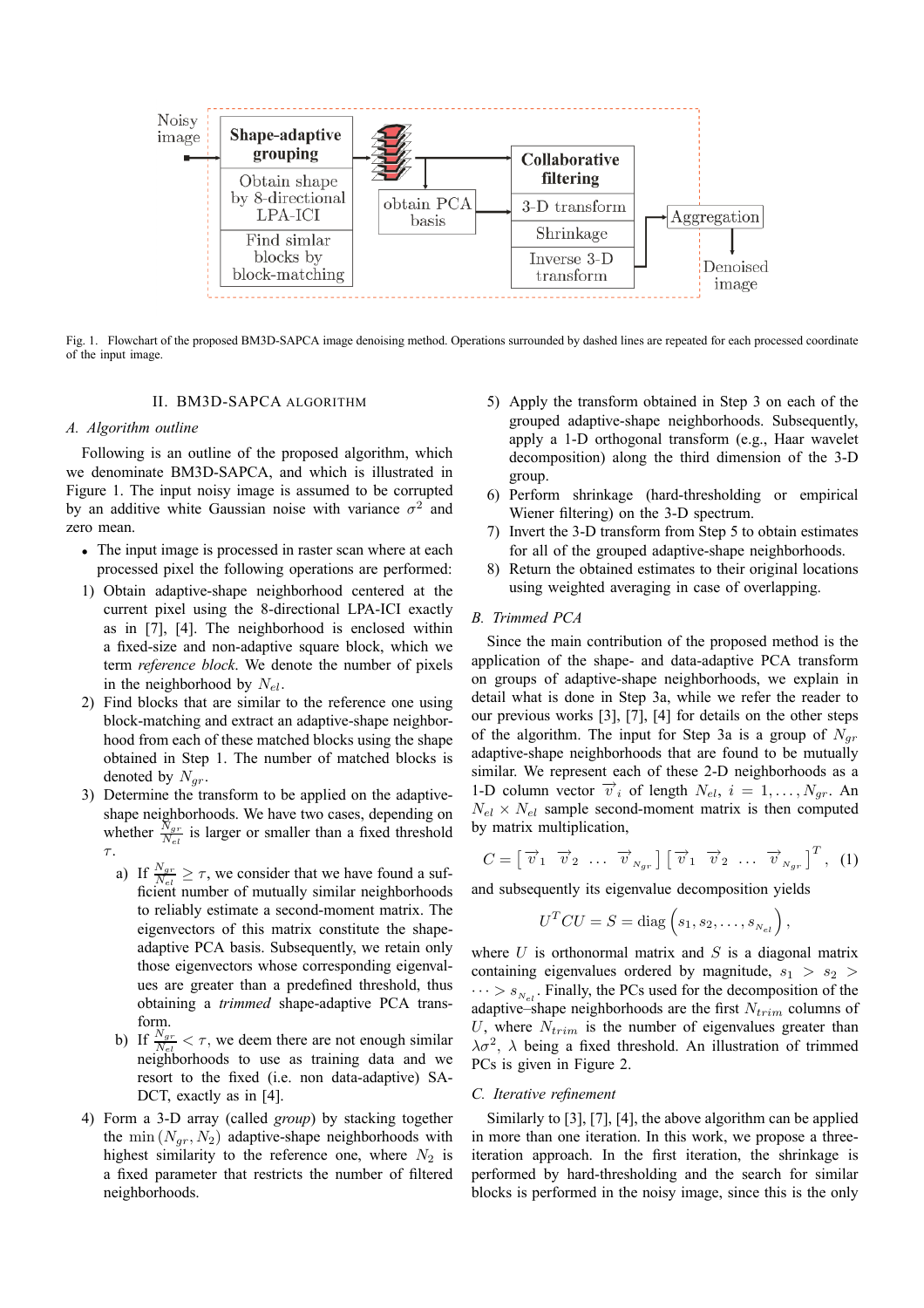

Fig. 2. Illustration of the PCs (shown on the right side) after trimming for four particular adaptive-shape neighborhoods. The green overlay is used to show the found similar neighborhoods used to form a 3-D group. The PCs are listed in decreasing magnitude of their corresponding eigenvalues. One can observe that the first few PCs have the strongest similarity with the noise-free signal in the neighborhood.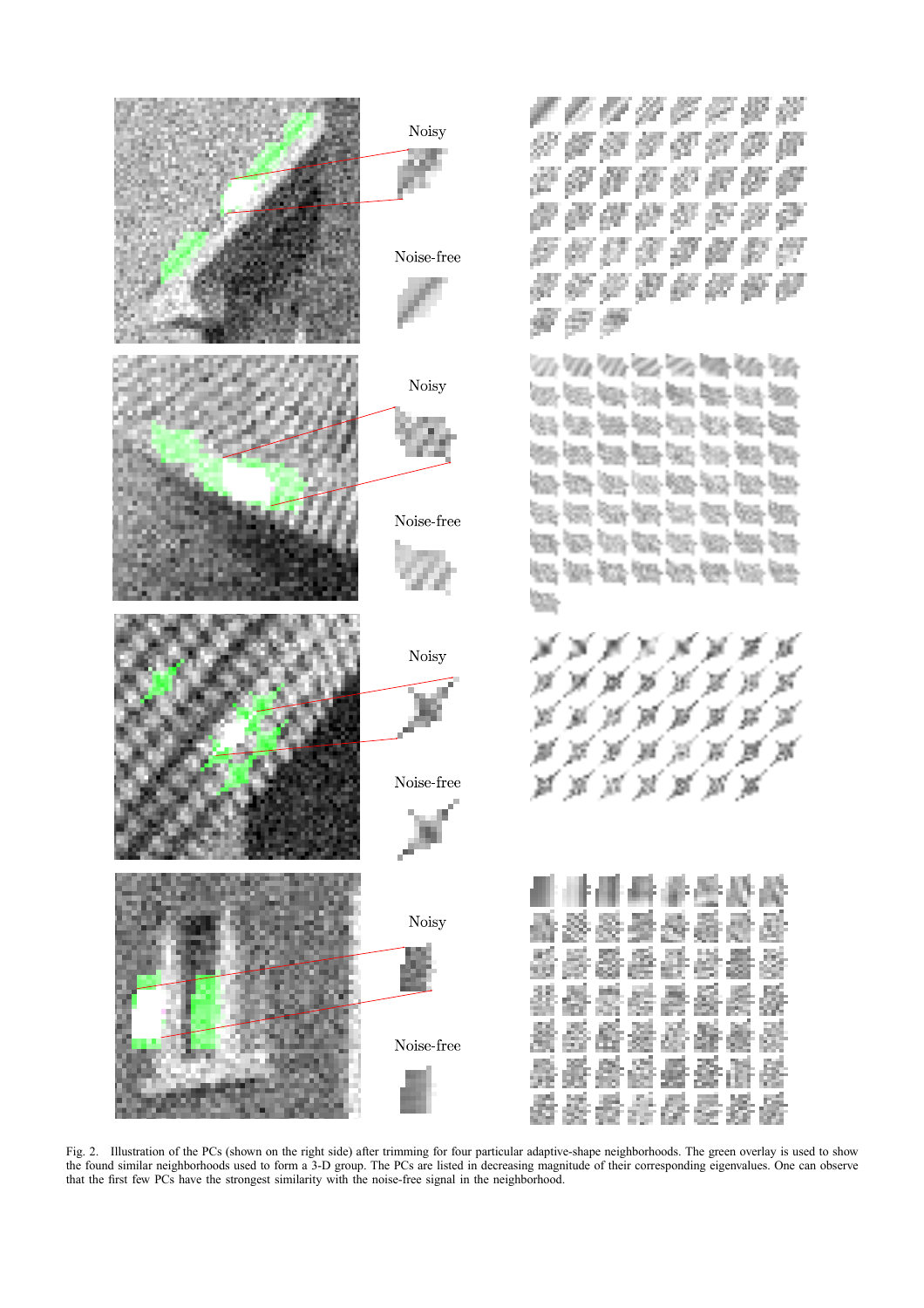TARI **F** I

PSNR (DB) AND MSSIM RESULTS OF THE PROPOSED BM3D-SAPCA IMAGE DENOISING ALGORITHM. (THE MSSIM RESULTS ARE IN THE LOWER ROW OF EACH TABLE CELL.)

|                         |         |         |         |         |                  |                  |                  |                  |                  | Hill             |
|-------------------------|---------|---------|---------|---------|------------------|------------------|------------------|------------------|------------------|------------------|
|                         | C.man   | House   | Peppers | Montage | Lena             | Barbara          | <b>Boats</b>     | Man              | Couple           |                  |
| <b>PSNR</b><br>$\sigma$ | $256^2$ | $256^2$ | $256^2$ | $256^2$ | 512 <sup>2</sup> | 512 <sup>2</sup> | 512 <sup>2</sup> | 512 <sup>2</sup> | 512 <sup>2</sup> | 512 <sup>2</sup> |
| 5/34.16                 | 38.53   | 39.99   | 38.30   | 41.40   | 38.82            | 38.34            | 37.47            | 38.03            | 37.63            | 37.30            |
|                         | 0.9622  | 0.9589  | 0.9563  | 0.9818  | 0.9454           | 0.9655           | 0.9434           | 0.9565           | 0.9529           | 0.9455           |
| 15/24.61                | 32.36   | 35.15   | 32.94   | 35.72   | 34.42            | 33.30            | 32.29            | 32.20            | 32.24            | 32.05            |
|                         | 0.9089  | 0.8987  | 0.9063  | 0.9555  | 0.8976           | 0.9253           | 0.8568           | 0.8740           | 0.8784           | 0.8455           |
| 25/20.18                | 29.81   | 32.95   | 30.43   | 32.96   | 32.22            | 30.99            | 30.03            | 29.81            | 29.82            | 29.96            |
|                         | 0.8635  | 0.8602  | 0.8685  | 0.9291  | 0.8643           | 0.8938           | 0.8037           | 0.8111           | 0.8214           | 0.7788           |
| 35/17.25                | 28.17   | 31.37   | 28.74   | 30.88   | 30.72            | 29.35            | 28.51            | 28.29            | 28.23            | 28.62            |
|                         | 0.8269  | 0.8374  | 0.8357  | 0.9030  | 0.8367           | 0.8605           | 0.7613           | 0.7633           | 0.7730           | 0.7299           |

available input. In the following two iterations, we utilize the estimate image from each previous iteration in the following manner:

- the search for similar blocks is done in the estimate image,
- $\bullet$  the sample second-moment matrix (1) is computed from neighborhoods extracted from the estimate image,
- for the third iteration, the shrinkage is performed by empirical Wiener filtering.

The improvement contributed by the second and by the third iteration can be justified as follows. Because noise has already been attenuated in the estimate images, both the blockmatching and the estimation of the second moments are more accurate when these operations are carried out on an estimate image. It results in sparser 3-D group spectra, as both the mutual similarity within each group and decorrelation due to PCA are enhanced. In addition, the empirical Wiener filtering is more effective than hard-thresholding when the estimate image from the second iteration is used for providing a reliable estimate of the power spectrum of the 3-D groups.

## III. RESULTS

We present results obtained with the proposed threeiteration BM3D-SAPCA. We use different values for  $\tau$  and  $\lambda$  in each iteration:  $\tau = 1.3$ ,  $\lambda = 49$  in the first iteration,  $\tau = 1$ ,  $\lambda = 13$  in the second iteration, and  $\tau = 0.7$ ,  $\lambda = 13$ in the third iteration. The complexity of the algorithm is linear with respect to the number of pixels in the input image and the computation time of our Matlab-only implementation (Mfile) takes approximately 4 minutes on a 2.0-GHz Pentium machine for a  $256\times256$  image.

The PSNR and the mean structural similarity index map (MSSIM) [17] results of the proposed method are provided in Table I. In Figure 3 we compare denoised images of the proposed method and the methods that it extends: BM3D [3], P.SA-DCT [7], and SA-BM3D [4]. Relatively high noise standard deviations ( $\sigma = 35$  and  $\sigma = 25$ ) were used in order to emphasize the differences in the results by each method. From the figure, we observe that the proposed method effectively reconstructs fine details and at the same time introduces less artifacts than the other methods. This observation is also supported by the improvement in terms of MSSIM and PSNR over the other methods.

#### IV. DISCUSSION AND CONCLUSIONS

Regardless of the shape of the adaptive-shape neighborhood obtained in Step 2 of our algorithm, we use block-matching of *square blocks* to find similar neighborhoods, just as it is done in the original BM3D algorithm [3]. There arises the question why the matching is not done between adaptiveshape neighborhoods. In the presence of noise, the employed distance measure  $(\ell^2$ -norm of the difference between two neighborhoods) used for the matching can be reliably computed only if the number of elements in the neighborhood is greater than a number that depends on the signal-tonoise ratio (SNR) in these blocks (an illustration of such "breakdown point" can be seen in  $[3]$ ). Thus, considering that a shape-adaptive neighborhood may consist only of a single pixel and that the SNR can be relatively low, we conclude that the matching cannot be done among the adaptive-shape neighborhoods with sufficient reliability.

It is worth discussing the condition for using the PCA instead of the fixed SA-DCT, i.e.  $\frac{N_{gr}}{N_{gl}} \geq \tau$ . Let us remark that the effectiveness of the PCA crucially depends on the sample second-moment matrix  $S(1)$ . The ideal case would be to compute the second moments from the noise-free image (i.e., from an oracle), but in reality we can only estimate them either from the noisy data (as in the first iteration of the algorithm) or from otherwise distorted data (for the second and third iterations, the matrix is computed from the image estimate produced by the first and second iteration, respectively). A reasonable assumption is that greater  $N_{ar}$  results in better estimation of the second-moment matrix. When  $N_{gr}$  is small (say  $N_{ar} < \tau N_{el}$ ), the second moments cannot be reliably estimated due to limited training data and we resort to the fixed SA-DCT transform. We recall that in the three iterations we use  $\tau = 1.3, 1, 0.7$ , respectively. Note that already in the case  $N_{qr} < N_{el}$  (when  $\tau < 1$ ), we have  $N_{el} - N_{qr}$ null eigenvalues whose corresponding eigenvectors do not convey meaningful information. However, these eigenvectors will be trimmed since we basically keep only those eigenvectors corresponding to the larger eigenvalues. In fact, this trimming can be considered as part of the shrinkage as it is equivalent to unconditional truncation to zero of the transform coefficients that would have corresponded to the discarded eigenvectors. We note that the PC trimming approach, though a standard procedure in the practical application of the PCA (e.g., Section 2.8.5. of [10], Chapter 6 of [11]), is quite coarse and better ways could be devised to incorporate the eigenvalue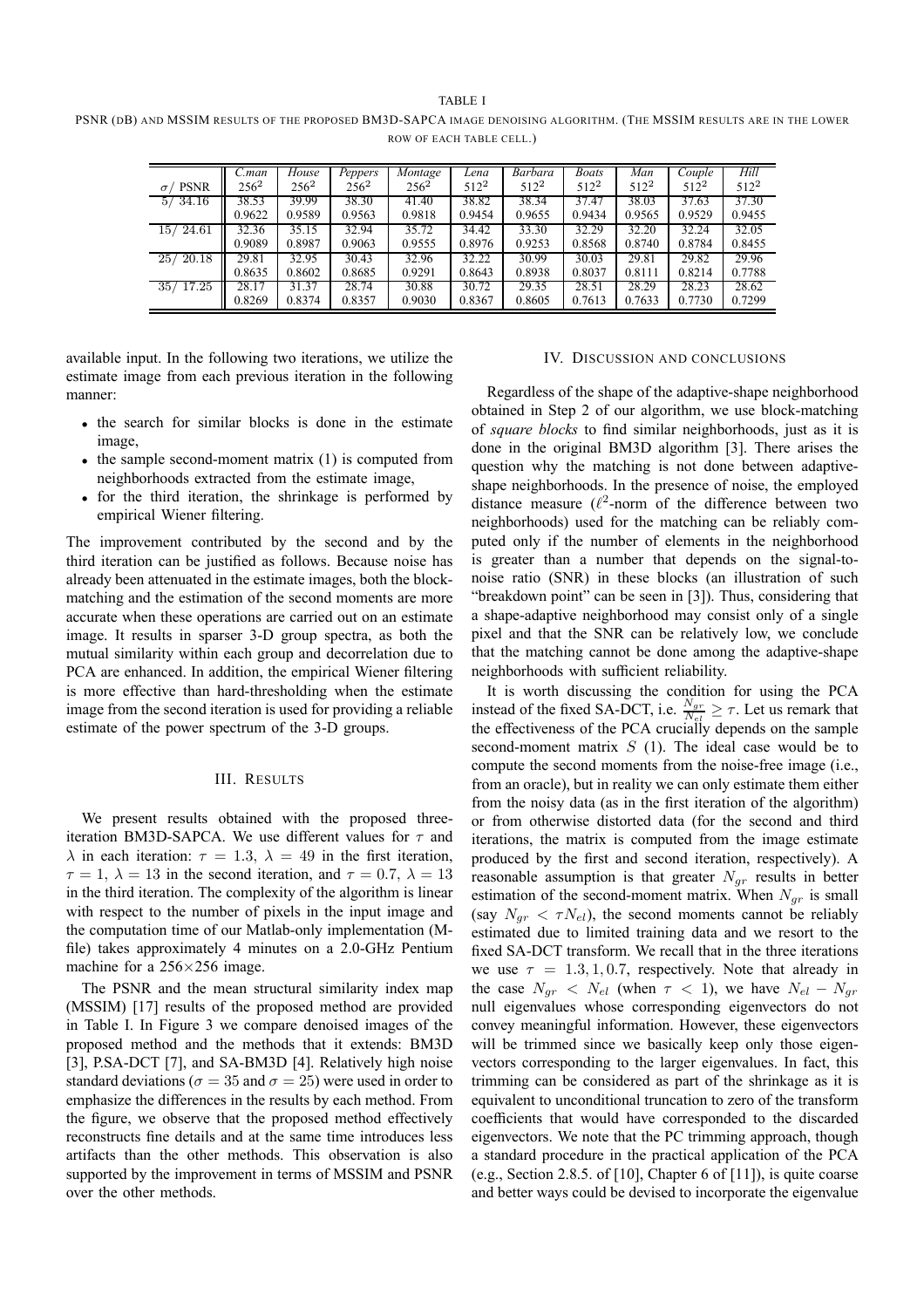magnitudes in the shrinkage itself.

Let us briefly compare our method with the K-SVD [6] and the local PCA denoising [14], both of which employ data-adaptive transform bases. The K-SVD performs training of a global (overcomplete, in general) dictionary of basis elements on small square patches; the training can be done on a set of noise-free images or directly on the noisy image. The efficacy of the subsequent denoising (performed on noisy image patches) depends on the ability of the dictionary elements to sparsely represent true-image data and thus separate it from the noise. The local PCA denoising [14] exploits PCA on square image blocks, where the covariance matrix used by the PCA is estimated from all blocks in a given neighborhood. The proposed approach exploits adaptive-shape neighborhoods, which allows for further adaptation to image details and it estimates the second-moment matrix for the PCA using *similar* adaptive-shape neighborhoods as training data  $-$  and not just any local neighborhoods. Furthermore, the sparsity of the true data is further increased by applying a transform along the third dimension of the grouped adaptiveshape neighborhoods.

The experimental results shown in Section III are very promising and demonstrate that by employing shape-adaptive PCA we can further improve the state-of-the-art denoising performance of the BM3D algorithm. Future work shall address novel shrinkage criteria, which are adaptive with respect to the utilized transforms, and the use of adaptive transforms for the third-dimension of the group.

## ACKNOWLEDGMENT

This work was supported by the Academy of Finland (project no. 213462, Finnish Programme for Centres of Excellence in Research 2006-2011, project no. 118312, Finland Distinguished Professor Programme 2007-2010, and project no. 129118, Postdoctoral Researcher's Project 2009-2011) and by Tampere Graduate School in Information Science and Engineering (TISE).

## **REFERENCES**

- [1] A. Buades, B. Coll, and J. M. Morel, "A review of image denoising algorithms, with a new one," *Multiscale Modeling and Simulation*, vol. 4, no. 2, pp. 490-530, 2005.
- [2] P. Chatterjee and P. Milanfar, "Clustering-based denoising with locally learned dictionaries," IEEE Trans. Image Process., 2008, accepted for publication.
- K. Dabov, A. Foi, V. Katkovnik, and K. Egiazarian, "Image denoising by sparse 3D transform-domain collaborative filtering," *IEEE Trans. Image Process.*, vol. 16, no. 8, pp. 2080–2095, August 2007.
- -, "A nonlocal and shape-adaptive transform-domain collaborative filtering," in *Proc. Local and Nonlocal Approx. in Image Process.*, Lausanne, Switzerland, September 2008.
- [5]  $\frac{1}{\sqrt{5}}$  (Spatially adaptive support as a leading model-selection tool for image filtering," in *Proc. WITMSE*, Tampere, Finland, August 2008.
- [6] M. Elad and M. Aharon, "Image denoising via sparse and redundant representations over learned dictionaries," IEEE Trans. on Image Process., vol. 15, no. 12, pp. 3736-3745, December 2006.
- [7] A. Foi, V. Katkovnik, and K. Egiazarian, "Pointwise Shape-Adaptive DCT for high-quality denoising and deblocking of grayscale and color images," IEEE Trans. Image Process., vol. 16, no. 5, pp. 1395-1411, May 2007.
- J. Guerrero-Colon and J. Portilla, "Two-level adaptive denoising using Gaussian scale mixtures in overcomplete oriented pyramids," in *Proc. IEEE Int. Conf. Image Process.*, vol. 1, Genova, Italy, September 2005.
- [9] J. A. Guerrero-Colón, E. P. Simoncelli, and J. Portilla, "Image denoising using mixtures of Gaussian scale mixtures," in *Proc. IEEE Int. Conf. Image Process.*, October 2008.
- [10] J. E. Jackson, *A User's Guide to Principal Components*. Wiley, 1991.
- [11] I. T. Jolliffe, *Principal Component Analysis*, 2nd ed. Springer, 2002.
- [12] C. Kervrann and J. Boulanger, "Optimal spatial adaptation for patchbased image denoising," *IEEE Trans. Image Process.*, vol. 15, no. 10, pp. 2866-2878, October 2006.
- [13] S. Lansel, "DenoiseLab," http://www.stanford.edu/~slansel/DenoiseLab.
- [14] D. Muresan and T. Parks, "Adaptive principal components and image denoising," in *Proc. IEEE Int. Conf. Image Process.*, vol. 1, September 2003.
- [15] J. Portilla, V. Strela, M. Wainwright, and E. P. Simoncelli, "Image denoising using a scale mixture of Gaussians in the wavelet domain, *IEEE Trans. Image Process.*, vol. 12, no. 11, pp. 1338-1351, November 2003.
- [16] H. Takeda, S. Farsiu, and P. Milanfar, "Kernel regression for image processing and reconstruction," IEEE Trans. Image Process., vol. 16, no. 2, February 2007.
- [17] Z. Wang, A. C. Bovik, H. R. Sheikh, and E. P. Simoncelli, "Image quality assessment: From error measurement to structural similarity, *IEEE Trans. Image Process.*, vol. 13, no. 4, April 2004.